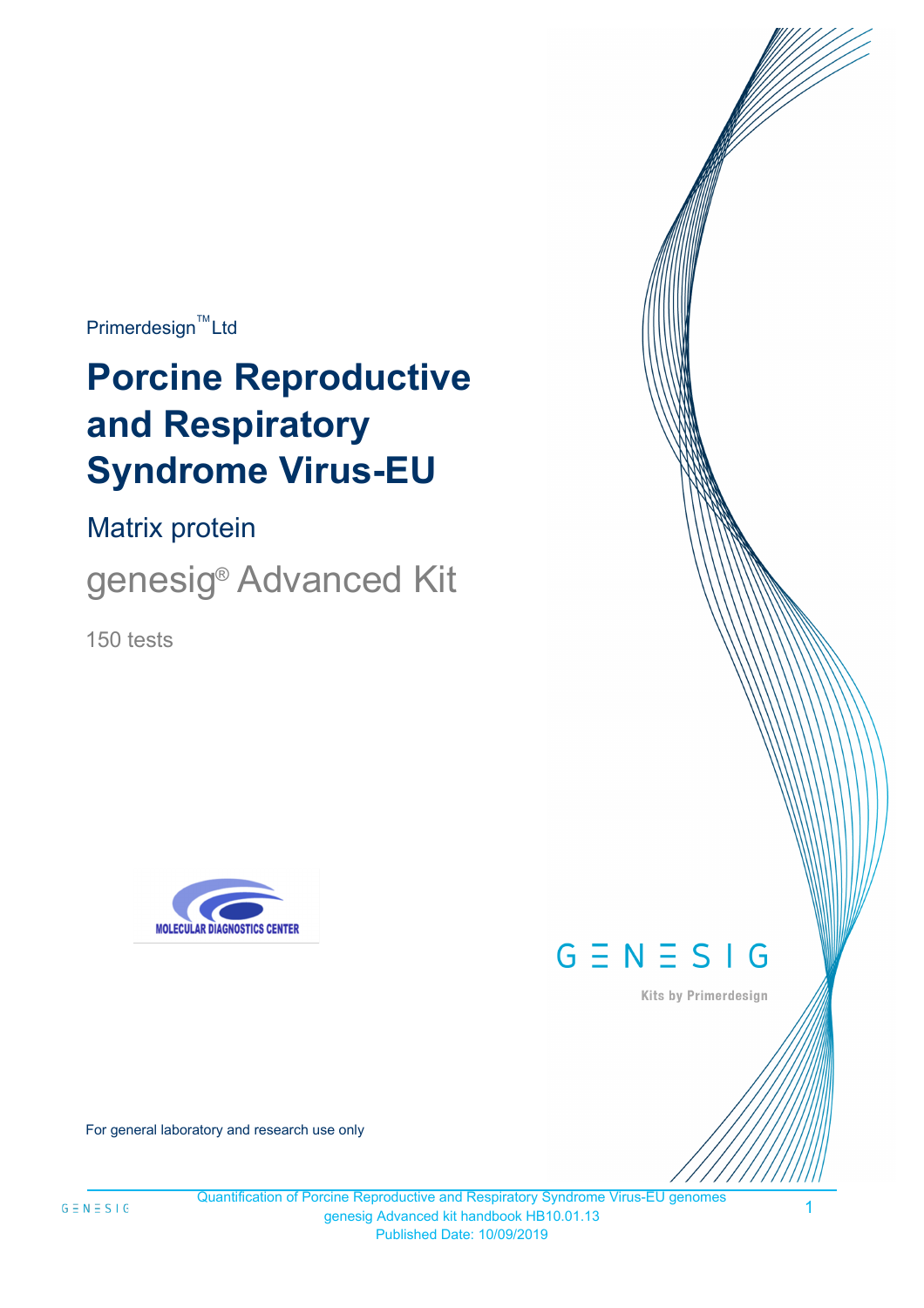# Introduction to Porcine Reproductive and Respiratory Syndrome Virus-EU

Porcine Reproductive and Respiratory Syndrome Virus (PRRSV) is an RNA virus of the Arterivitridae family which is the causative agent of Porcine Reproductive and Respiratory Syndrome, a fatal disease that causes significant economic losses in the pig industry. The single-stranded, positive-sense RNA genome is 15,428 nucleotides long and comprises at least eight open reading frames (ORFs) that encode about 20 proteins. The ORFs 1a and 1b comprise about 80 per cent of the genome and encode an RNA-dependent RNA polymerase called RNA replicase. The six smaller ORFs, 2 to 7, located at the 3' end of the genome encode a number of viral structural proteins associated with the virion, including the envelope protein (E) and nucleocapsid protein (N). There are currently two known strains of PRRSV – Northern American strain (VR-2332) and European strain (Leystad Virus), which are only 55– 70 per cent identical at the nucleotide level.

Transmission of the virus can occur by several routes: inhalation, ingestion, exposure by artificial insemination or by parenteral exposure. It is thought that the virus targets the alveolar lung macrophages as well as macrophages of other tissues and testicular germ cells, entering the host cells by the standard endocytotic pathway in clathrin-coated pits. Within macrophages the viral replication machinery can be found within double-membrane vesicles formed by the host cells endoplasmic reticulum. After replication, new nucleocapsids assemble and bud into the lumen of the ER where they accumulate in vesicles and move to the plasma membrane where fusion takes place resulting in viral release.

Infection with this virus can cause severe reproductive damage resulting in premature farrowing, stillborn piglets and weak piglets which die soon after birth. Clinical signs of the infection include fever, lethargy, pneumonia, anorexia, and discolouration of the ears and vulva. Infected pigs persistently shed virus via blood, saliva, milk and colostrums, urine and faeces.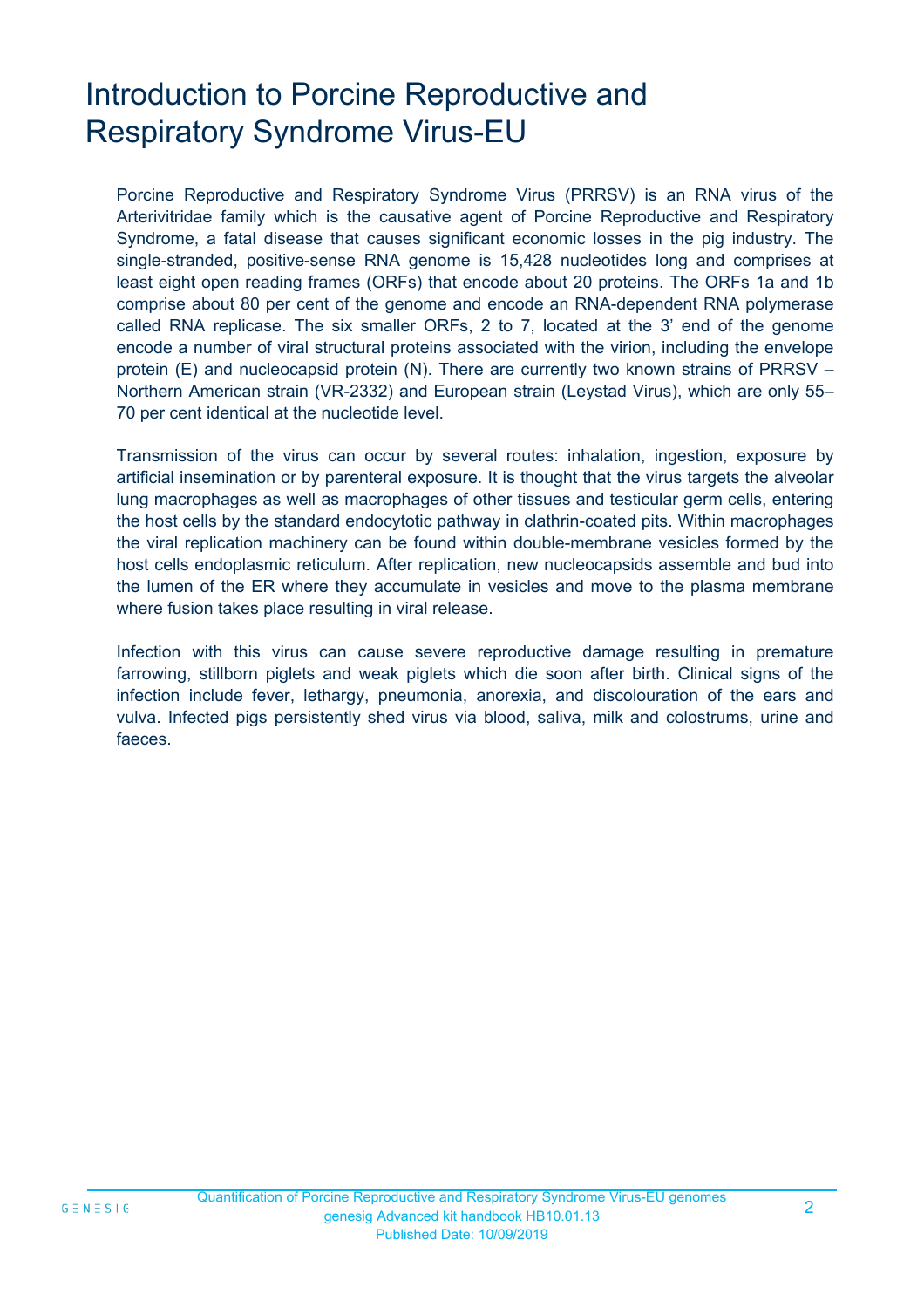# **Specificity**

The Primerdesign genesig Kit for Porcine Reproductive and Respiratory Syndrome Virus-EU (PRRSV-EU) genomes is designed for the in vitro quantification of PRRSV-EU genomes. The kit is designed to have a broad detection profile. Specifically, the primers represent 100% homology with over 95% of the NCBI database reference sequences available at the time of design.

kits and when required releases new versions. The dynamics of genetic variation means that new sequence information may become available after the initial design. Primerdesign periodically reviews the detection profiles of our

If you require further information, or have a specific question about the detection profile of this kit then please send an e.mail to enquiry@primerdesign.co.uk and our bioinformatics team will answer your question.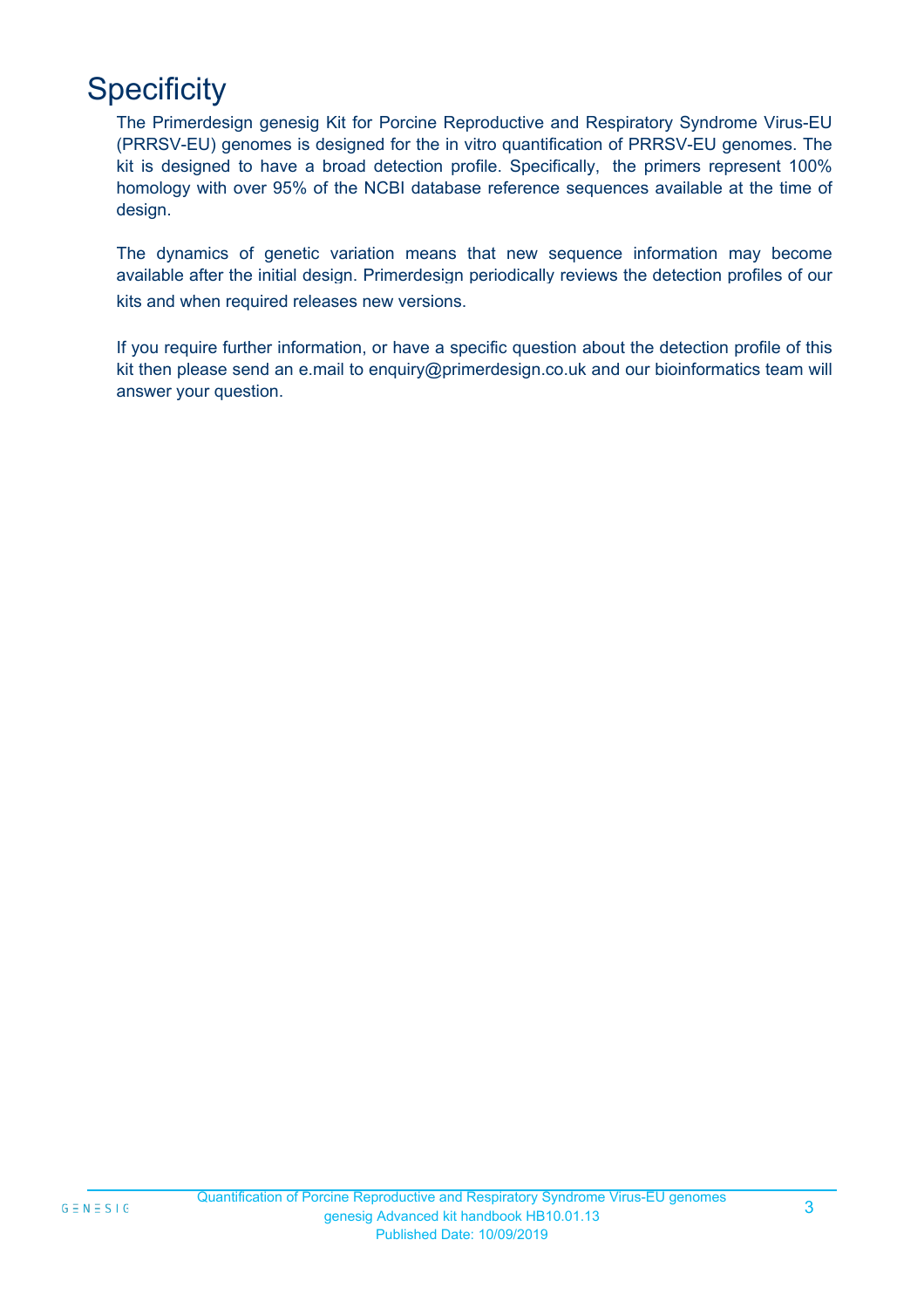### **Kit contents**

- **PRRSV-EU specific primer/probe mix (150 reactions BROWN) FAM labelled**
- **PRRSV-EU positive control template (for Standard curve RED)**
- **Internal extraction control primer/probe mix (150 reactions BROWN) VIC labelled as standard**
- **Internal extraction control RNA (150 reactions BLUE)**
- **Endogenous control primer/probe mix (150 reactions BROWN) FAM labelled**
- **RNase/DNase free water (WHITE) for resuspension of primer/probe mixes**
- **Template preparation buffer (YELLOW) for resuspension of internal control template, positive control template and standard curve preparation**

## **Reagents and equipment to be supplied by the user**

#### **Real-time PCR Instrument**

#### **Extraction kit**

This kit is recommended for use with genesig Easy DNA/RNA Extraction kit. However, it is designed to work well with all processes that yield high quality RNA and DNA with minimal PCR inhibitors.

### **oasigTM lyophilised OneStep or Precision**®**PLUS OneStep 2X RT-qPCR Master Mix**

Contains complete OneStep RT-qPCR master mix

**Pipettors and Tips**

**Vortex and centrifuge**

**Thin walled 1.5 ml PCR reaction tubes**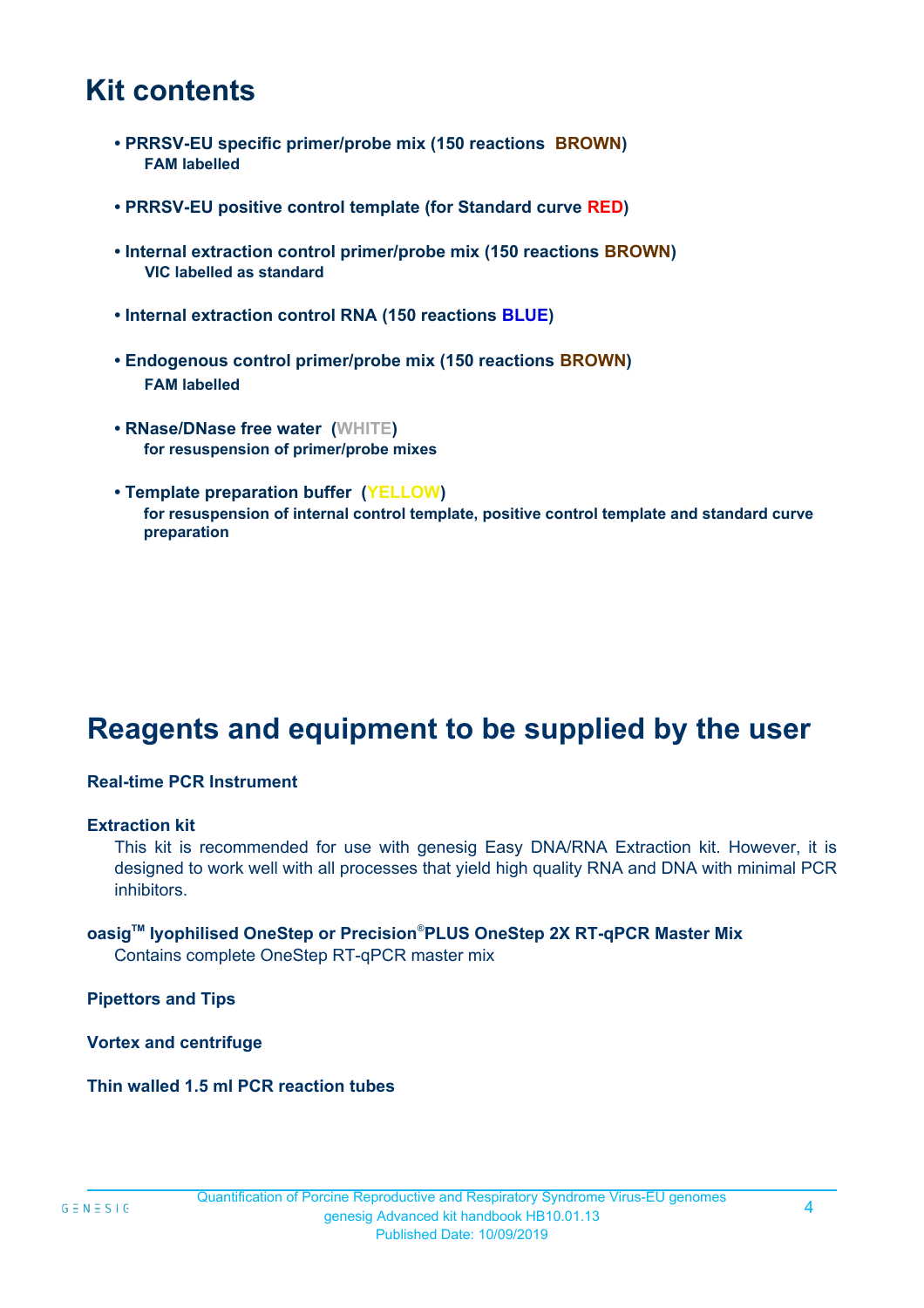### Kit storage and stability

This kit is stable at room temperature but should be stored at -20ºC on arrival. Once the lyophilised components have been resuspended they should not be exposed to temperatures above -20°C for longer than 30 minutes at a time and unnecessary repeated freeze/thawing should be avoided. The kit is stable for six months from the date of resuspension under these circumstances.

If a standard curve dilution series is prepared this can be stored frozen for an extended period. If you see any degradation in this serial dilution a fresh standard curve can be prepared from the positive control.

Primerdesign does not recommend using the kit after the expiry date stated on the pack.

### Suitable sample material

All kinds of sample material suited for PCR amplification can be used. Please ensure the samples are suitable in terms of purity, concentration, and RNA/DNA integrity (An internal PCR control is supplied to test for non specific PCR inhibitors). Always run at least one negative control with the samples. To prepare a negative-control, replace the template RNA sample with RNase/DNase free water.

### Dynamic range of test

Under optimal PCR conditions genesig PRRSV-EU detection kits have very high priming efficiencies of >90% and can detect less than 100 copies of target template.

# Notices and disclaimers

This product is developed, designed and sold for research purposes only. It is not intended for human diagnostic or drug purposes or to be administered to humans unless clearly expressed for that purpose by the Food and Drug Administration in the USA or the appropriate regulatory authorities in the country of use. During the warranty period Primerdesign genesig detection kits allow precise and reproducible data recovery combined with excellent sensitivity. For data obtained by violation to the general GLP guidelines and the manufacturer's recommendations the right to claim under guarantee is expired. PCR is a proprietary technology covered by several US and foreign patents. These patents are owned by Roche Molecular Systems Inc. and have been sub-licensed by PE Corporation in certain fields. Depending on your specific application you may need a license from Roche or PE to practice PCR. Additional information on purchasing licenses to practice the PCR process may be obtained by contacting the Director of Licensing at Roche Molecular Systems, 1145 Atlantic Avenue, Alameda, CA 94501 or Applied Biosystems business group of the Applera Corporation, 850 Lincoln Centre Drive, Foster City, CA 94404. In addition, the 5' nuclease assay and other homogeneous amplification methods used in connection with the PCR process may be covered by U.S. Patents 5,210,015 and 5,487,972, owned by Roche Molecular Systems, Inc, and by U.S. Patent 5,538,848, owned by The Perkin-Elmer Corporation.

## **Trademarks**

Primerdesign™ is a trademark of Primerdesign Ltd.

genesig® is a registered trademark of Primerdesign Ltd.

The PCR process is covered by US Patents 4,683,195, and 4,683,202 and foreign equivalents owned by Hoffmann-La Roche AG. BI, ABI PRISM® GeneAmp® and MicroAmp® are registered trademarks of the Applera Genomics (Applied Biosystems Corporation). BIOMEK® is a registered trademark of Beckman Instruments, Inc.; iCycler™ is a registered trademark of Bio-Rad Laboratories, Rotor-Gene is a trademark of Corbett Research. LightCycler™ is a registered trademark of the Idaho Technology Inc. GeneAmp®, TaqMan® and AmpliTaqGold® are registered trademarks of Roche Molecular Systems, Inc., The purchase of the Primerdesign ™ reagents cannot be construed as an authorization or implicit license to practice PCR under any patents held by Hoffmann-LaRoche Inc.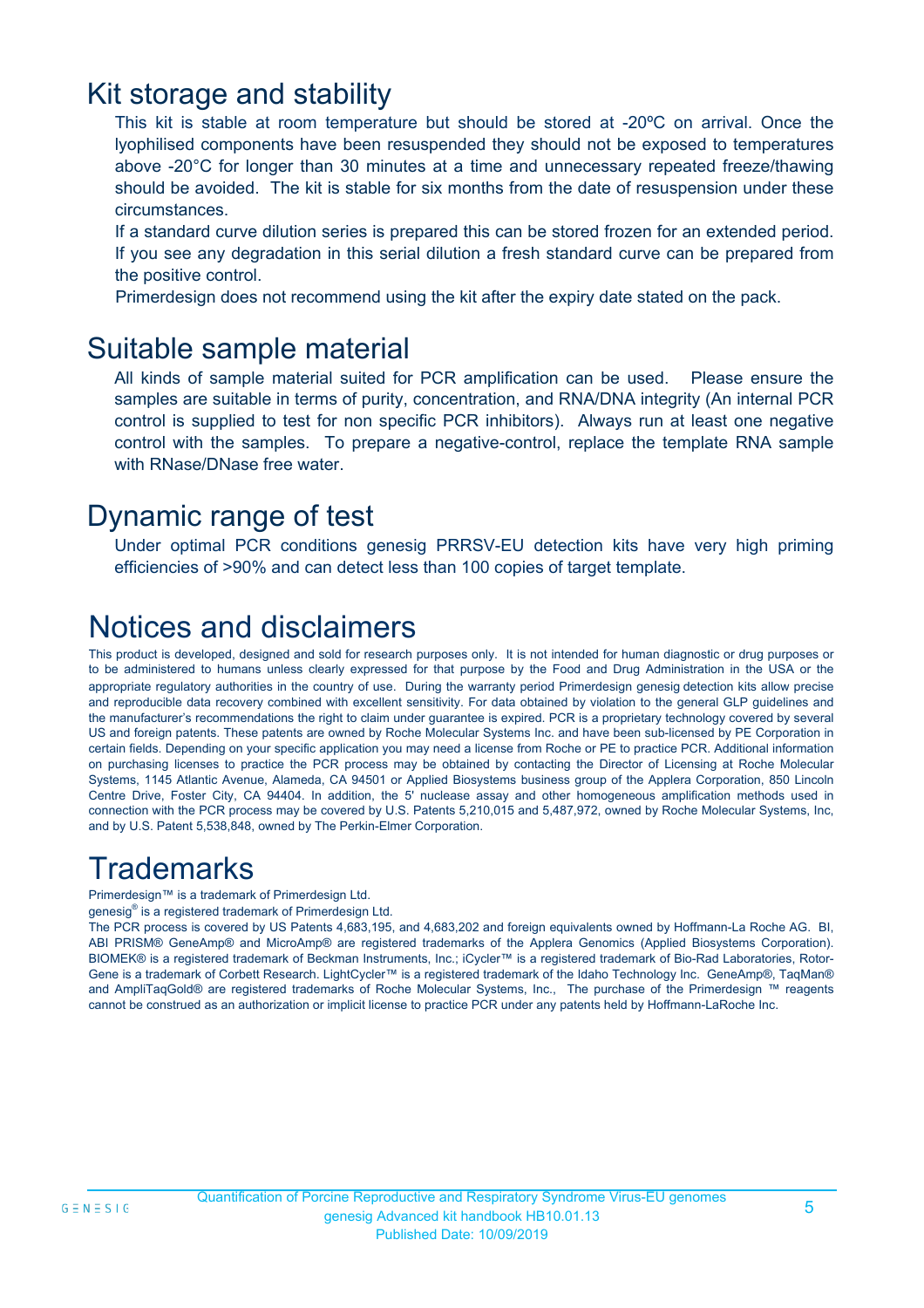## **Principles of the test**

#### **Real-time PCR**

A PRRSV-EU specific primer and probe mix is provided and this can be detected through the FAM channel.

The primer and probe mix provided exploits the so-called TaqMan® principle. During PCR amplification, forward and reverse primers hybridize to the PRRSV-EU cDNA. A fluorogenic probe is included in the same reaction mixture which consists of a DNA probe labeled with a 5`-dye and a 3`-quencher. During PCR amplification, the probe is cleaved and the reporter dye and quencher are separated. The resulting increase in fluorescence can be detected on a range of qPCR platforms.

#### **Positive control**

For copy number determination and as a positive control for the PCR set up, the kit contains a positive control template.

This can be used to generate a standard curve of PRRSV-EU copy number / Cq value. Alternatively the positive control can be used at a single dilution where full quantitative analysis of the samples is not required. Each time the kit is used, at least one positive control reaction must be included in the run. A positive result indicates that the primers and probes for detecting the target PRRSV-EU gene worked properly in that particular experimental scenario. If a negative result is obtained the test results are invalid and must be repeated. Care should be taken to ensure that the positive control does not contaminate any other kit component which would lead to false-positive results. This can be achieved by handling this component in a Post PCR environment. Care should also be taken to avoid cross-contamination of other samples when adding the positive control to the run. This can be avoided by sealing all other samples and negative controls before pipetting the positive control into the positive control well

#### **Negative control**

To validate any positive findings a negative control reaction should be included every time the kit is used. For this reaction the RNase/DNase free water should be used instead of template. A negative result indicates that the reagents have not become contaminated while setting up the run.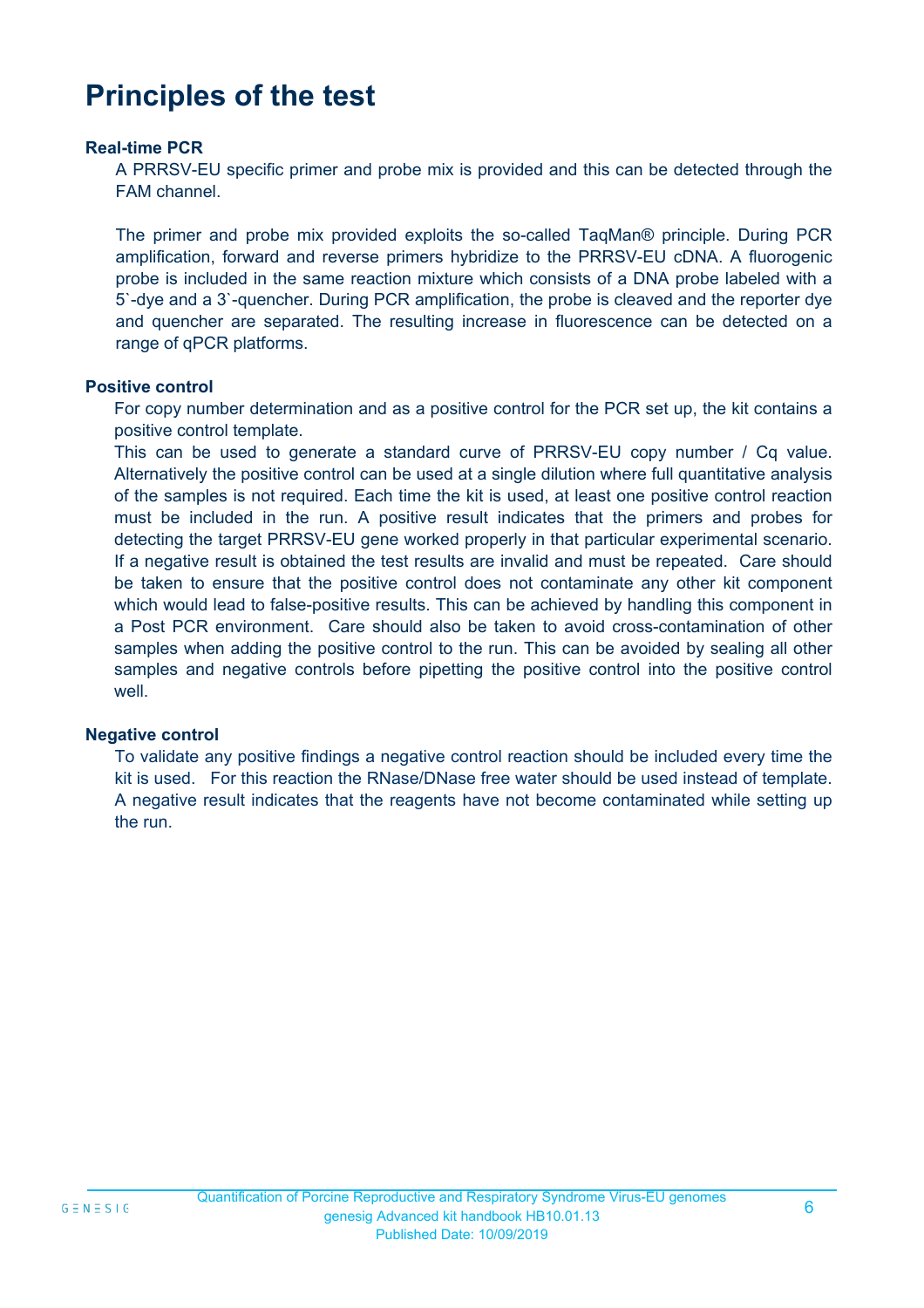#### **Internal RNA extraction control**

When performing RNA extraction, it is often advantageous to have an exogenous source of RNA template that is spiked into the lysis buffer. This control RNA is then co-purified with the sample RNA and can be detected as a positive control for the extraction process. Successful co-purification and qPCR for the control RNA also indicates that PCR inhibitors are not present at a high concentration.

A separate qPCR primer/probe mix are supplied with this kit to detect the exogenous RNA using qPCR. The PCR primers are present at PCR limiting concentrations which allows multiplexing with the target sequence primers. Amplification of the control cDNA does not interfere with detection of the PRRSV-EU target cDNA even when present at low copy number. The Internal control is detected through the VIC channel and gives a Cq value of 28+/-3 depending on the level of sample dilution.

#### **Endogenous control**

To confirm extraction of a valid biological template, a primer and probe mix is included to detect an endogenous gene. Detection of the endogenous control is through the FAM channel and it is NOT therefore possible to perform a multiplex with the PRRSV-EU primers. A poor endogenous control signal may indicate that the sample did not contain sufficient biological material.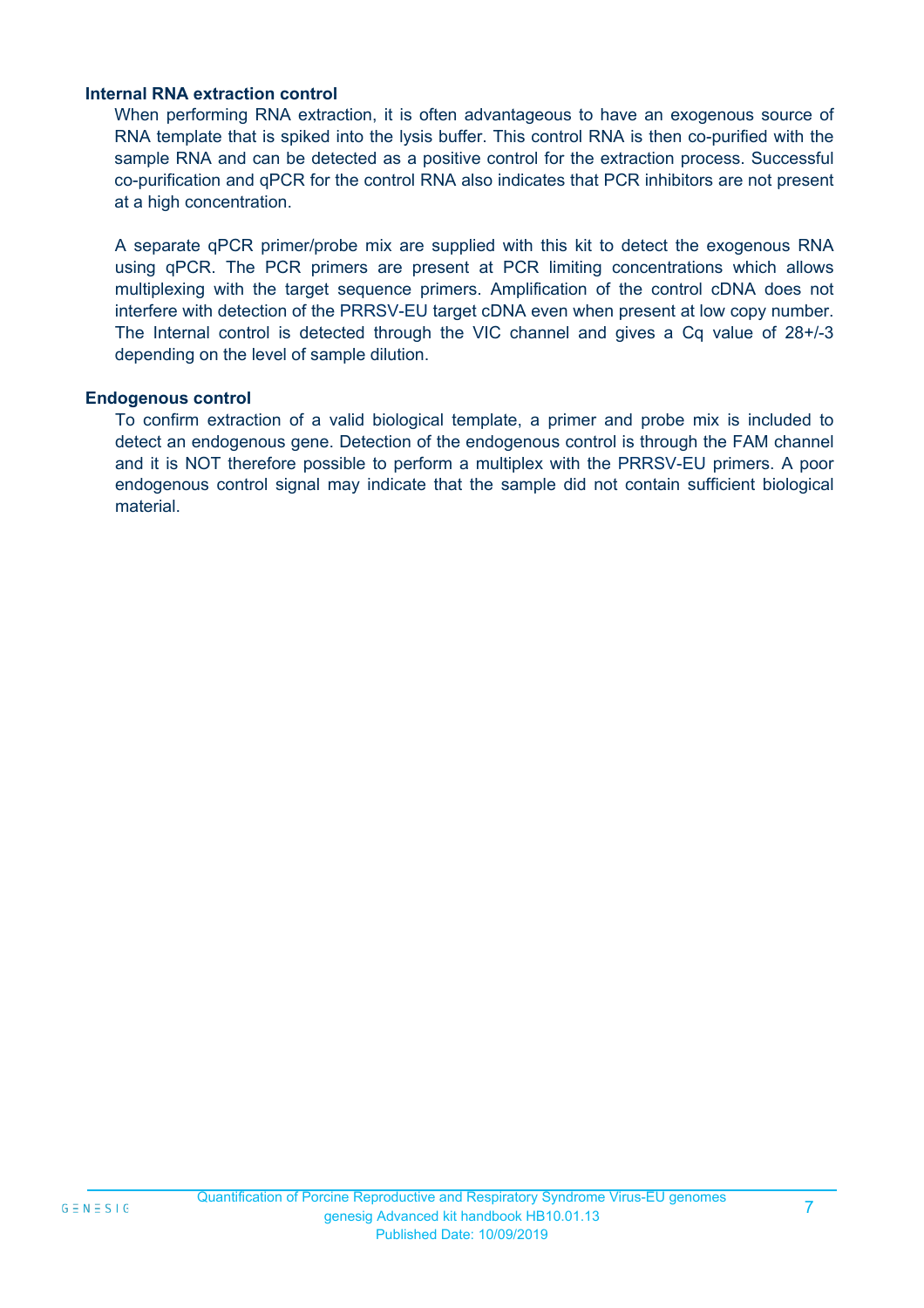### Resuspension protocol

To minimize the risk of contamination with foreign DNA, we recommend that all pipetting be performed in a PCR clean environment. Ideally this would be a designated PCR lab or PCR cabinet. Filter tips are recommended for all pipetting steps.

#### **1. Pulse-spin each tube in a centrifuge before opening.**

This will ensure lyophilised primer and probe mix is in the base of the tube and is not spilt upon opening the tube.

**2. Resuspend the primer/probe mixes in the RNase/DNase free water supplied, according to the table below:**

To ensure complete resuspension, vortex each tube thoroughly.

| Component - resuspend in water                       |          |  |
|------------------------------------------------------|----------|--|
| <b>Pre-PCR pack</b>                                  |          |  |
| PRRSV-EU primer/probe mix (BROWN)                    | $165$ µl |  |
| Internal extraction control primer/probe mix (BROWN) | $165$ µl |  |
| Endogenous control primer/probe mix (BROWN)          |          |  |

**3. Resuspend the internal control template and positive control template in the template preparation buffer supplied, according to the table below:** To ensure complete resuspension, vortex each tube thoroughly.

| Component - resuspend in template preparation buffer |  |  |  |
|------------------------------------------------------|--|--|--|
| <b>Pre-PCR heat-sealed foil</b>                      |  |  |  |
| Internal extraction control RNA (BLUE)               |  |  |  |
| <b>Post-PCR heat-sealed foil</b>                     |  |  |  |
| PRRSV-EU Positive Control Template (RED) *           |  |  |  |

\* This component contains high copy number template and is a VERY significant contamination risk. It must be opened and handled in a separate laboratory environment, away from the other components.

### RNA extraction

The internal extraction control RNA can be added either to the RNA lysis/extraction buffer or to the RNA sample once it has been resuspended in lysis buffer.

#### **DO NOT add the internal extraction control RNA directly to the unprocessed biological sample as this will lead to degradation and a loss in signal.**

- **1. Add 4µ**l **of the Internal extraction control RNA (BLUE) to each sample in RNA lysis/extraction buffer per sample.**
- **2. Complete RNA extraction according to the manufacturer's protocols.**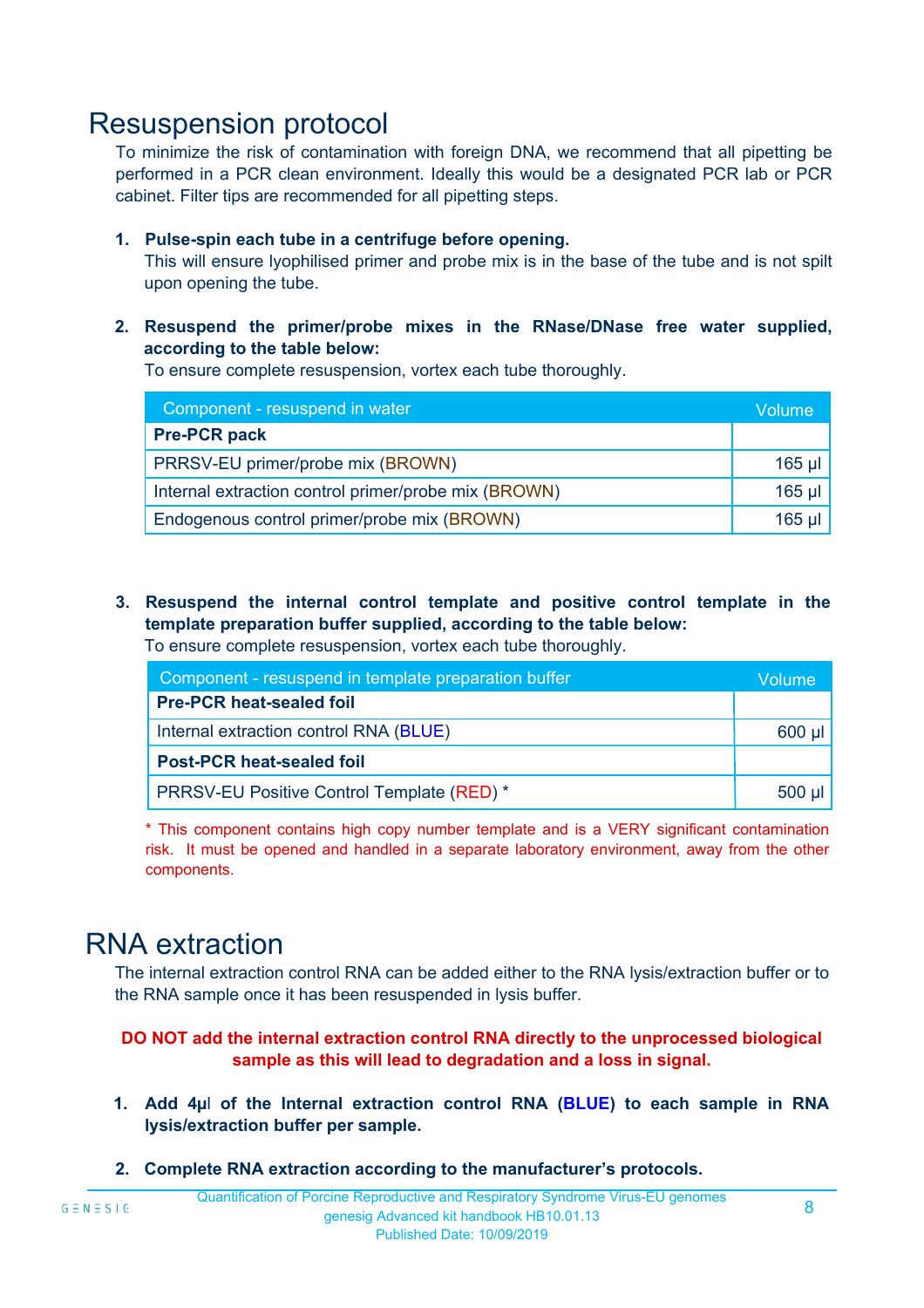# OneStep RT-qPCR detection protocol

#### **For optimum performance and sensitivity.**

All pipetting steps and experimental plate set up should be performed on ice. After the plate is poured proceed immediately to the OneStep amplification protocol. Prolonged incubation of reaction mixes at room temperature can lead to PCR artifacts that reduce the sensitivity of detection.

#### **1. For each RNA sample prepare a reaction mix according to the table below: Include sufficient reactions for positive and negative controls.**

| Component                                                    | <b>Volume</b> |
|--------------------------------------------------------------|---------------|
| oasig OneStep or PrecisionPLUS OneStep 2X RT-qPCR Master Mix | $10 \mu$      |
| PRRSV-EU primer/probe mix (BROWN)                            | 1 µl          |
| Internal extraction control primer/probe mix (BROWN)         | 1 µl          |
| <b>RNase/DNase free water (WHITE)</b>                        | $3 \mu$       |
| <b>Final Volume</b>                                          | $15$ µ        |

**2. For each RNA sample prepare an endogenous control reaction according to the table below (optional):**

This control reaction will provide crucial information regarding the quality of the biological sample.

| Component                                                    | <b>Volume</b> |
|--------------------------------------------------------------|---------------|
| oasig OneStep or PrecisionPLUS OneStep 2X RT-qPCR Master Mix | 10 µl         |
| Endogenous control primer/probe mix (BROWN)                  | 1 µI          |
| <b>RNase/DNase free water (WHITE)</b>                        |               |
| <b>Final Volume</b>                                          | 15 ul         |

- **3. Pipette 15µl of these mixes into each well according to your qPCR experimental plate set up.**
- **4. Pipette 5µl of RNA template into each well, according to your experimental plate set up.**

For negative control wells use 5µl of RNase/DNase free water. The final volume in each well is 20ul.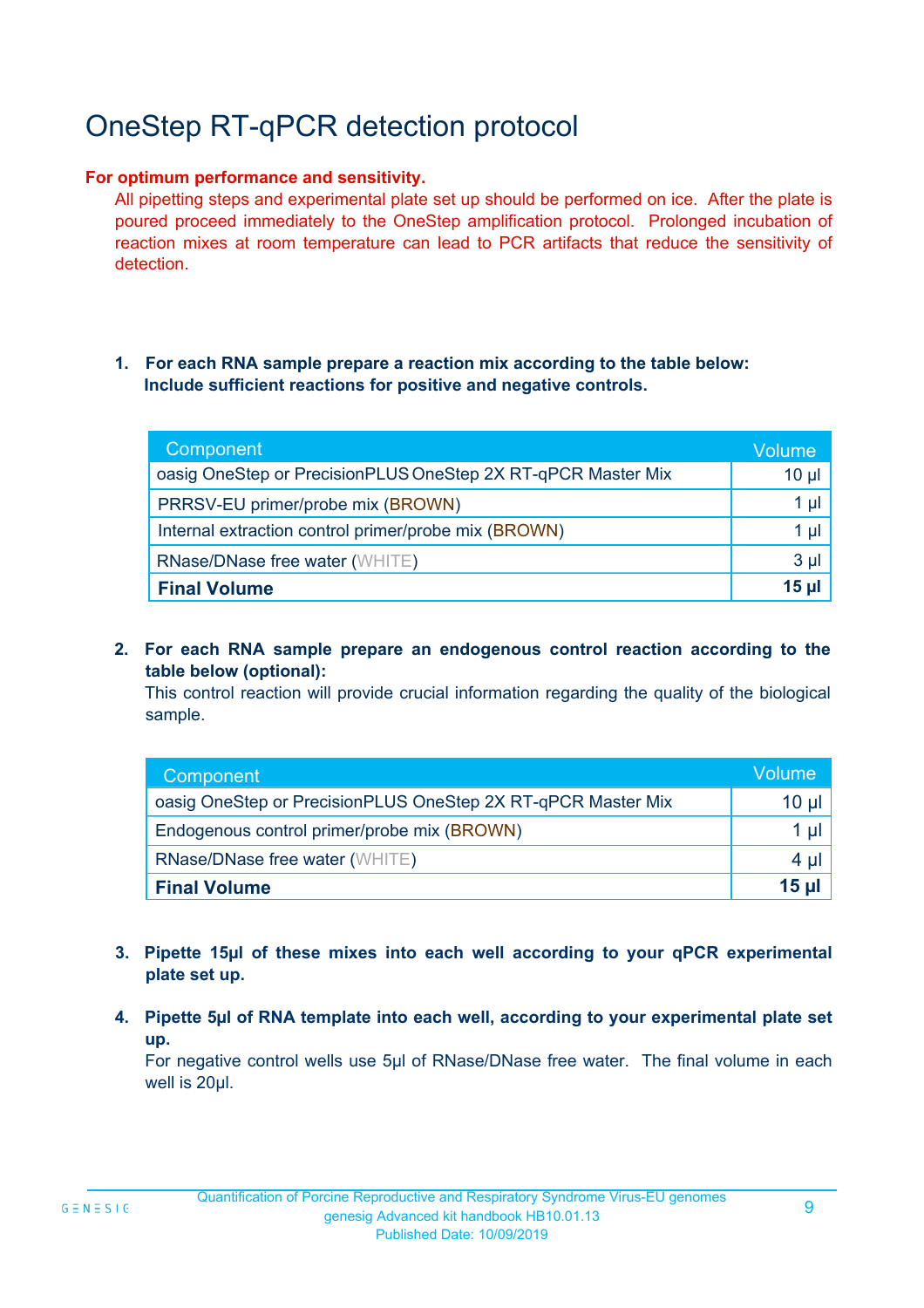**5. If a standard curve is included for quantitative analysis prepare a reaction mix according to the table below:**

| Component                                                    | Volume       |  |
|--------------------------------------------------------------|--------------|--|
| oasig OneStep or PrecisionPLUS OneStep 2X RT-qPCR Master Mix |              |  |
| PRRSV-EU primer/probe mix (BROWN)                            |              |  |
| <b>RNase/DNase free water (WHITE)</b>                        | 4 ul         |  |
| <b>Final Volume</b>                                          | <b>15 ul</b> |  |

- **6. Preparation of standard curve dilution series.**
	- **1) Pipette 90µl of template preparation buffer into 5 tubes and label 2-6**
	- **2) Pipette 10µl of Positive Control Template (RED) into tube 2**
	- **3) Vortex thoroughly**
	- **4) Change pipette tip and pipette 10 µl from tube 2 into tube 3**
	- **5) Vortex thoroughly**

**Repeat steps 4 and 5 to complete the dilution series**

| <b>Standard Curve</b>         | <b>Copy Number</b>     |
|-------------------------------|------------------------|
| Tube 1 Positive control (RED) | $2 \times 10^5$ per µl |
| Tube 2                        | $2 \times 10^4$ per µl |
| Tube 3                        | $2 \times 10^3$ per µl |
| Tube 4                        | $2 \times 10^2$ per µl |
| Tube 5                        | 20 per µl              |
| Tube 6                        | 2 per µl               |

**7. Pipette 5µl of standard template into each well for the standard curve according to your plate set-up**

The final volume in each well is 20µl.

## OneStep RT-qPCR Amplification Protocol

Amplification conditions using oasig OneStep or PrecisionPLUS OneStep 2X RT-qPCR Master Mix.

|             | <b>Step</b>                  | <b>Time</b>      | <b>Temp</b>    |
|-------------|------------------------------|------------------|----------------|
|             | <b>Reverse Transcription</b> | $10 \text{ min}$ | $55^{\circ}$ C |
|             | Enzyme activation            | 2 min            | 95 °C          |
| Cycling x50 | Denaturation                 | 10 <sub>s</sub>  | 95 °C          |
|             | <b>DATA COLLECTION *</b>     | 60 s             | 60 °C          |

\* Fluorogenic data should be collected during this step through the FAM and VIC channels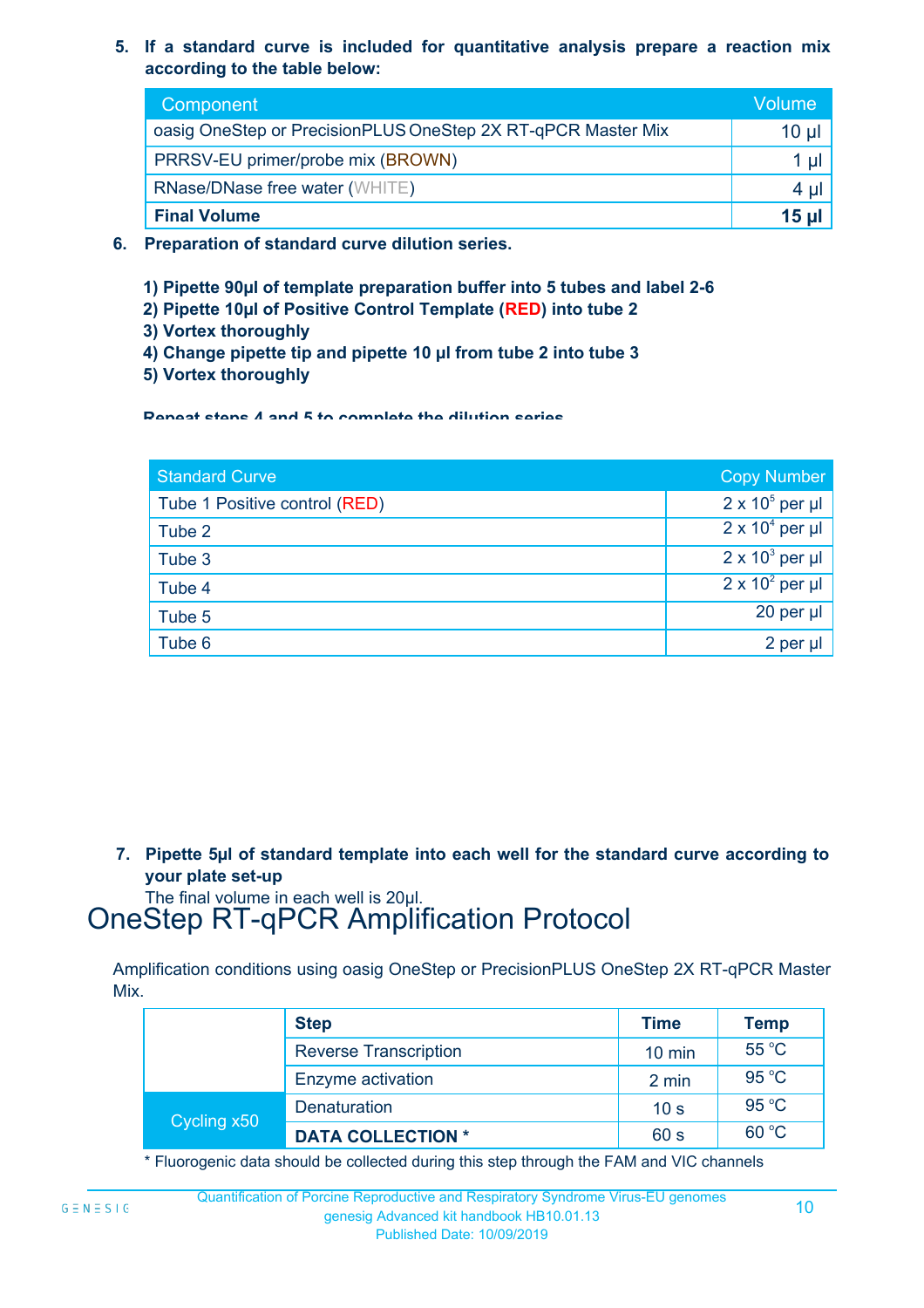### Interpretation of results

| <b>Target</b><br>(FAM) | Internal<br>control<br>(VIC) | <b>Positive</b><br>control | <b>Negative</b><br>control | Interpretation                                                                                                  |
|------------------------|------------------------------|----------------------------|----------------------------|-----------------------------------------------------------------------------------------------------------------|
| $\leq 30$              | $+ / -$                      | ٠                          |                            | <b>POSITIVE QUANTITATIVE RESULT</b><br>calculate copy number                                                    |
| > 30                   | ÷                            | ÷                          |                            | <b>POSITIVE QUANTITATIVE RESULT</b><br>calculate copy number                                                    |
| > 30                   |                              | ٠                          |                            | <b>POSITIVE QUALITATIVE RESULT</b><br>do not report copy number as this may<br>be due to poor sample extraction |
|                        | ÷                            | ÷                          |                            | <b>NEGATIVE RESULT</b>                                                                                          |
| $+ / -$                | $+ / -$                      | ÷                          | $\leq 35$                  | <b>EXPERIMENT FAILED</b><br>due to test contamination                                                           |
| $+ 1 -$                | $+ 1 -$                      | ÷                          | $> 35$                     | $\star$                                                                                                         |
|                        |                              | ÷                          |                            | <b>SAMPLE PREPARATION FAILED</b>                                                                                |
|                        |                              |                            | + / -                      | <b>EXPERIMENT FAILED</b>                                                                                        |

Positive control template (**RED**) is expected to amplify between Cq 16 and 23. Failure to satisfy this quality control criterion is a strong indication that the experiment has been compromised.

\*Where the test sample is positive and the negative control is positive with a Cq > 35, the sample must be reinterpreted based on the relative signal strength of the two results:



If the sample amplifies > 5 Cq earlier than the negative control then the sample should be reinterpreted (via the table above) with the negative control verified as negative.



If the sample amplifies < 5 Cq earlier than the negative control then the positive sample result is invalidated and the result should be determined inconclusive due to test contamination. The test for this sample should be repeated.